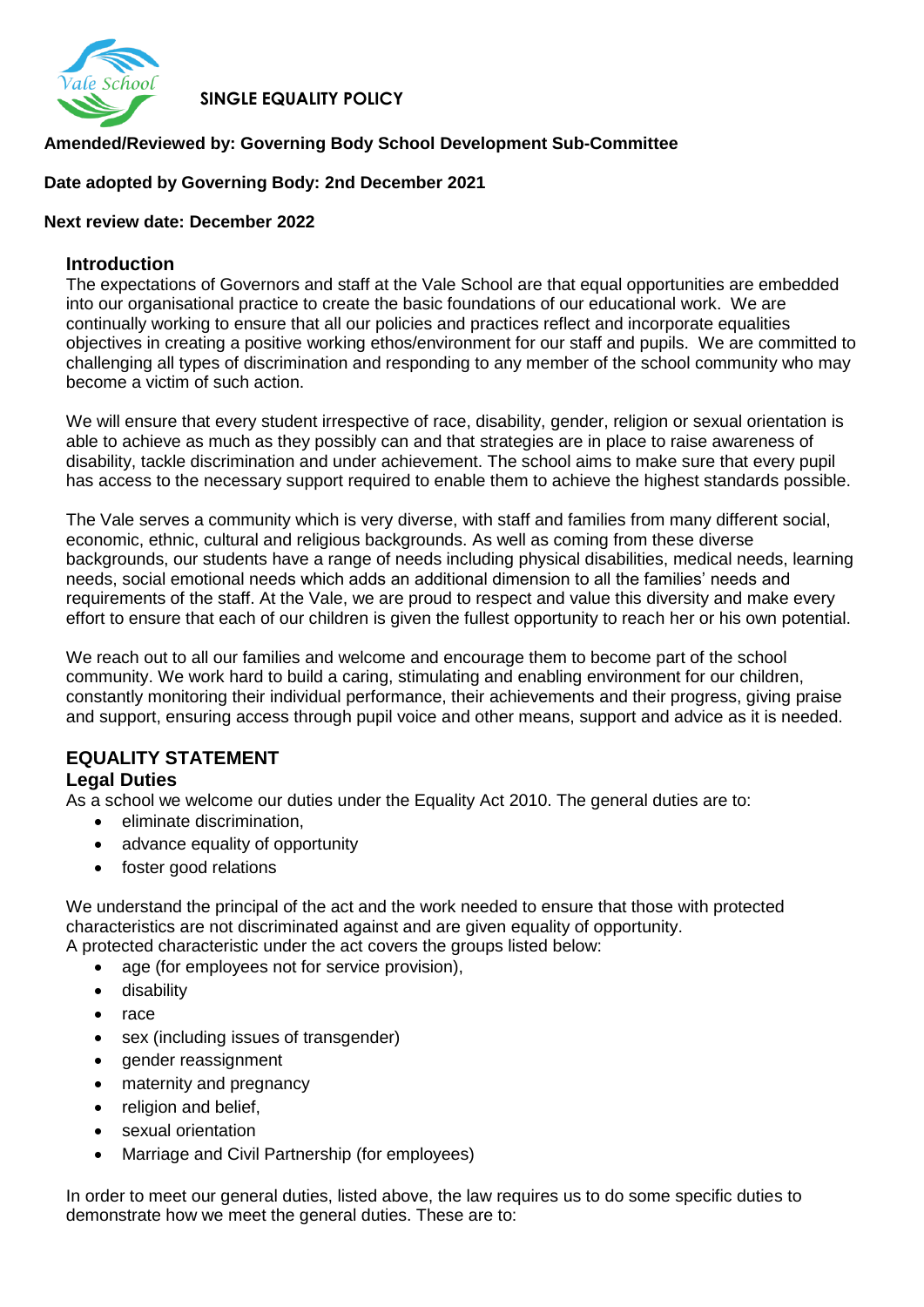- Publish equality Information to demonstrate compliance with the general duty across its functions (We will not publish any information that can specifically identify any child)
- Prepare and publish equality objectives

To do this we will collect data related to the protected characteristics above and analyse this data to determine our focus for our equality objectives. The data will be assessed across our core provisions as a school. This will include the following functions:

- Admissions
- Attendance
- Attainment
- Exclusions
- Prejudice related incidents

Our objectives will detail how we will ensure equality is applied to the services listed above however where we find evidence that other functions have a significant impact on any particular group we will include work in this area.

We also welcome our duty under the Education and Inspections Act 2006 to promote community cohesion.

We recognise that these duties reflect international human rights standards as expressed in the UN Convention on the Rights of the Child, the UN Convention on the Rights of People with Disabilities, and the Human Rights Act 1998.

In fulfilling our legal obligations we will:

- Recognise and respect diversity
- Foster positive attitudes and relationships, and a shared sense of belonging
- Observe good equalities practice, including staff recruitment, retention and development
- Aim to reduce and remove existing inequalities and barriers
- Consult and involve widely
- Strive to ensure that society will benefit

## **Our Ethos/mission**

Vale School Vision:

..striving to be *'The best we can be'* through..

**V**aluing diversity **A**spirations and Achievement **L**earning together **E**ncouragement and Fun **S**afety and Support **C**ommunication and creativity **H**igh quality teaching and care **O**pportunities and challenge **O**pen team approach **L**earning for life

**Addressing Prejudice Related Incidents**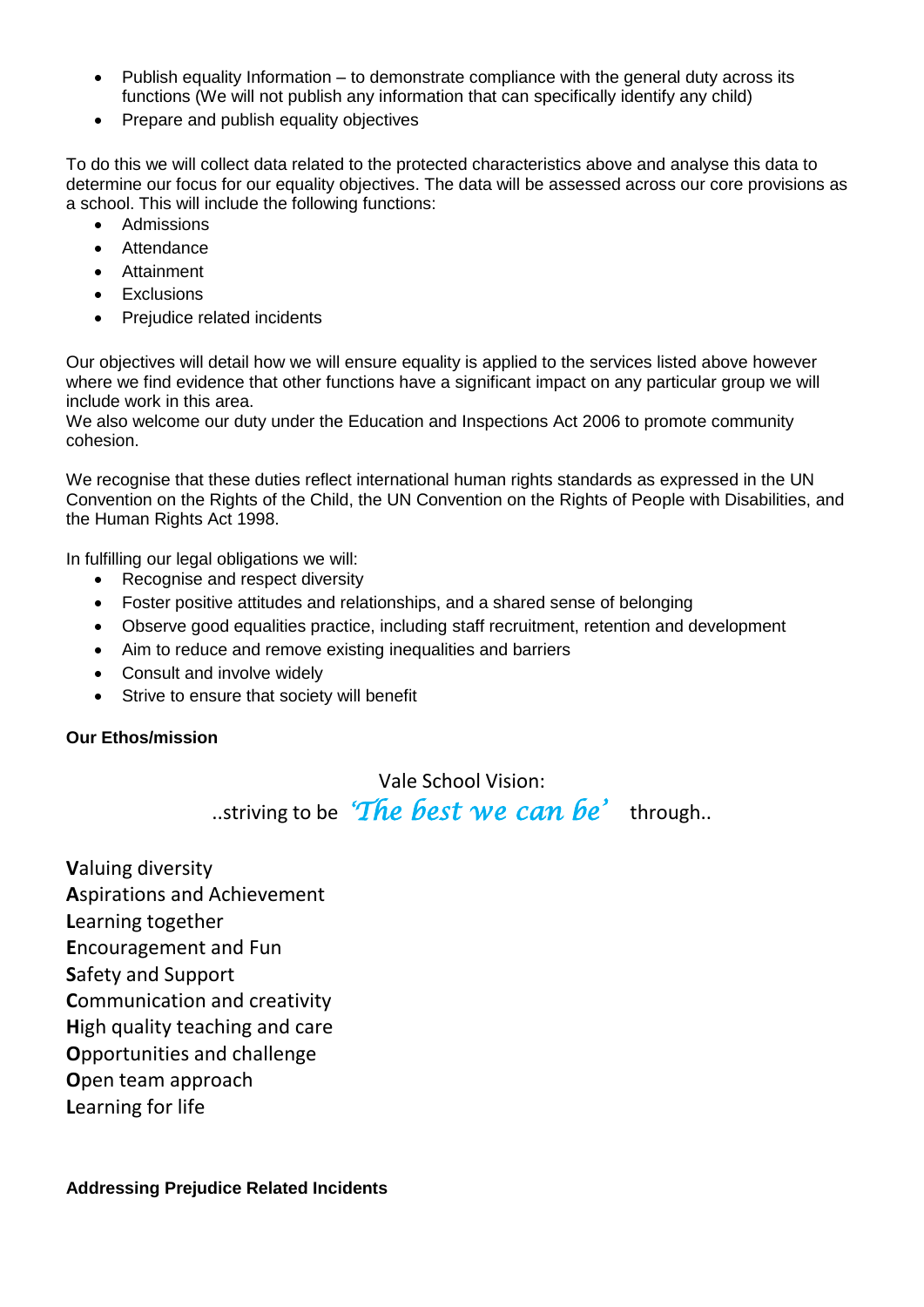This school is opposed to all forms of prejudice and we recognise that children and young people who experience any form of prejudice related discrimination may fair less well in the education system. We provide both our pupils and staff with an awareness of the impact of prejudice in order to prevent any incidents. If incidents still occur we address them immediately and report them to the Local Authority using their guidance material. The Local Authority may provide some support.

### **Responsibility**

We believe that promoting Equality is the whole schools responsibility:

| <b>School Community</b> | <b>Responsibility</b>                                                                 |
|-------------------------|---------------------------------------------------------------------------------------|
| Governing Body          | Involving and engaging the whole school community in identifying and                  |
|                         | understanding equality barriers and in the setting of objectives to address these.    |
|                         | Monitoring progress towards achieving equality objectives. Publishing data and        |
|                         | publishing equality objectives.                                                       |
| Headteacher             | As above including:                                                                   |
|                         | Promoting key messages to staff, parents and pupils about equality and what is        |
|                         | expected of them and can be expected from the school in carrying out its day to day   |
|                         | duties. Ensuring that all school community receives adequate training to meet the     |
|                         | need of delivering equality, including pupil awareness. Ensure that all staff are     |
|                         | aware of their responsibility to record and report prejudice related incidents.       |
| School Leadership       | To support the Head as above                                                          |
| Team                    | Ensure fair treatment and access to services and opportunities. Ensure that all staff |
|                         | are aware of their responsibility to record and report prejudice related incidents.   |
| <b>Teaching Staff</b>   | Help in delivering the right outcomes for pupils.                                     |
|                         | Uphold the commitment made to pupils and parents/carers on how they can be            |
|                         | expected to be treated.                                                               |
|                         | Design and deliver an inclusive curriculum                                            |
|                         | Ensure that aware of responsibility to record and report prejudice related incidents. |
| Non Teaching Staff      | Support the school and the governing body in delivering a fair and equitable service  |
|                         | to all stakeholders                                                                   |
|                         | Uphold the commitment made by the headteacher on how pupils and parents/carers        |
|                         | can be expected to be treated                                                         |
|                         | Support colleagues within the school community                                        |
|                         | Ensure that aware of responsibility to record and report prejudice related incidents  |
| Parents                 | Take an active part in identifying barriers for the school community and in informing |
|                         | the governing body of actions that can be taken to eradicate these                    |
|                         | Take an active role in supporting and challenging the school to achieve the           |
|                         | commitment given to the school community in tackling inequality and achieving         |
|                         | equality of opportunity for all.                                                      |
| <b>Pupils</b>           | Supporting the school to achieve the commitment made to tackling inequality.          |
|                         | Uphold the commitment made by the head teacher on how pupils and                      |
|                         | parents/carers, staff and the wider school community can be expected to be treated.   |
| <b>Local Community</b>  | Take an active part in identifying barriers for the school community and in informing |
| <b>Members</b>          | the governing body of actions that can be taken to eradicate these                    |
|                         | Take an active role in supporting and challenging the school to achieve the           |
|                         | commitment made to the school community in tackling inequality and achieving          |
|                         | equality of opportunity for all.                                                      |

We will ensure that the whole school community is aware of the Single Equality Policy and our published equality information and equality objectives by publishing them on the school website, staff information portal and other mediums identified by the governing body.

### **Breaches**

Breaches to this statement will be dealt with in the same ways that breaches of other school policies are dealt with, as determined by the head teacher and governing body.

### **Monitor and Review**